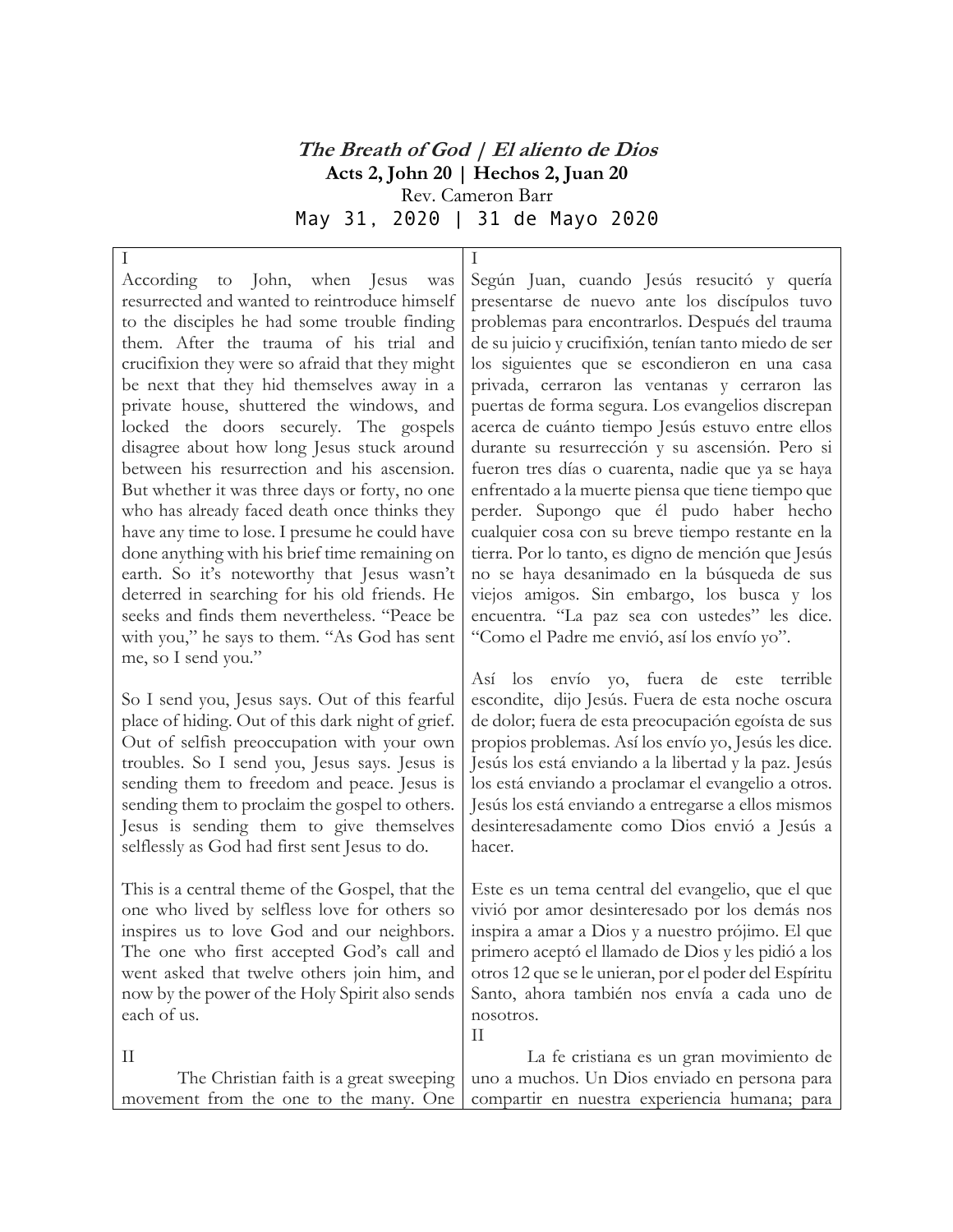God, sent in a person to share in our human experience, to touch the lives of people as a healer and a teacher, to bind up all the pain and evil in the world in a tremendous act of selfgiving, raised to newness of life in a transcendent gesture of triumphant grace. From his sermons to his trial to the day of Pentecost, the life of Jesus blesses and calls entire crowds of people. Consider the many different gospel scenes in which Jesus is set among or in the midst of a great crowd. What Jesus holds does not stay with him: it is shared with all of us.

Or as Luke puts it in what could be the thesis statement for the Acts of the Apostles, Jesus lived so "that everyone who calls upon the name of the Lord will be saved." Everyone. The Gospel is not for one, or for a few, or for those who already have it. The love of Christ extends to all of creation. Luke presses this understanding by cataloguing the world as he knew it. By the Spirit's power, we are called to witness to the love of Christ "in Judea, Samaria, and to the ends of the earth." Do you notice the great concentric movement of this idea? The love of God will extend from Judea (that is to say, the Jewish people who already know God) to Samaria (Gentile people who may not share the Jewish faith) to the ends of the earth (all people everyone are blessed by the love of God we know in Christ).

There is some risk that people today might misunderstand this sweeping statement from Luke's narrative. Luke's not trying to say that only Jewish people know God or that on those who know Jesus will be saved. Some might read this text as giving privilege to Christians over people of other faith traditions, but that's not how Luke intended us to read this story. You have to consider this statement in light of the controversies that animatedLuke's understanding of the Gospel. This line of argument comes from the belief in early Christianity that you had first to be Jewish in order to receive Jesus. The early evangelists

tocar las vidas de las personas como un sanador y un maestro, para atar todo el dolor y el mal en el mundo en un tremendo acto de entrega, levantado para una nueva vida en un gesto trascendente de gracia triunfante. Desde sus sermones, su juicio, hasta el día de Pentecostés. La vida de Jesús bendice y llama a multitudes enteras de personas. Considera las diferentes escenas de los evangelios en donde Jesús se encuentra entre o en medio de una gran multitud. Lo que Jesús tiene no se queda con Él: Es compartido con todos nosotros.

O como Lucas lo expresa en lo que puede ser la idea principal de los Hechos de los Apóstoles, Jesús vivió de modo que "todo aquel que invoque el nombre del Señor será salvo". Todos. El evangelio no es solo para uno, o para pocos, o para aquellos que ya lo tienen. El amor de Cristo se extiende a toda la creación. Lucas imprime este entendimiento catalogando el mundo tal como lo conocía. Por el poder del Espíritu "en Judea, Samaria, y hasta los confines de la tierra". ¿Notas el gran movimiento concéntrico de esta idea? El amor de Dios se extenderá desde Judea (es decir, el pueblo judío que ya conoce a Dios) hasta Samaria (el pueblo gentil que puede no compartir la fe judía) hasta los confines de la tierra. (todas las personas son bendecidas por el amor de Dios que conocemos en Cristo).

Existe cierto riesgo de que la gente hoy pueda malinterpretar esta afirmación radical de la narrativa de Lucas. Lucas no está tratando de decir que solo los judíos conocen a Dios o que aquellos que conocen a Jesús serán salvados. Algunos podrían leer este texto como un privilegio para los cristianos por sobre las personas de otras tradiciones religiosas, pero no es así como Lucas pretendía que leyeramos esta historia. Tienes que considera esta afirmación a la luz de las controversias que animaron la comprensión de Lucas del evangelio. Esta línea de argumento proviene de la creencia en el cirstianismo primitivo de que primero había que ser judío para recibir a Jesús. Los primero evangelistas están de acuerdo en que Jesús tiene raíces profundas en la tradición hebrea, pero que Dios puede revelar su gracia y su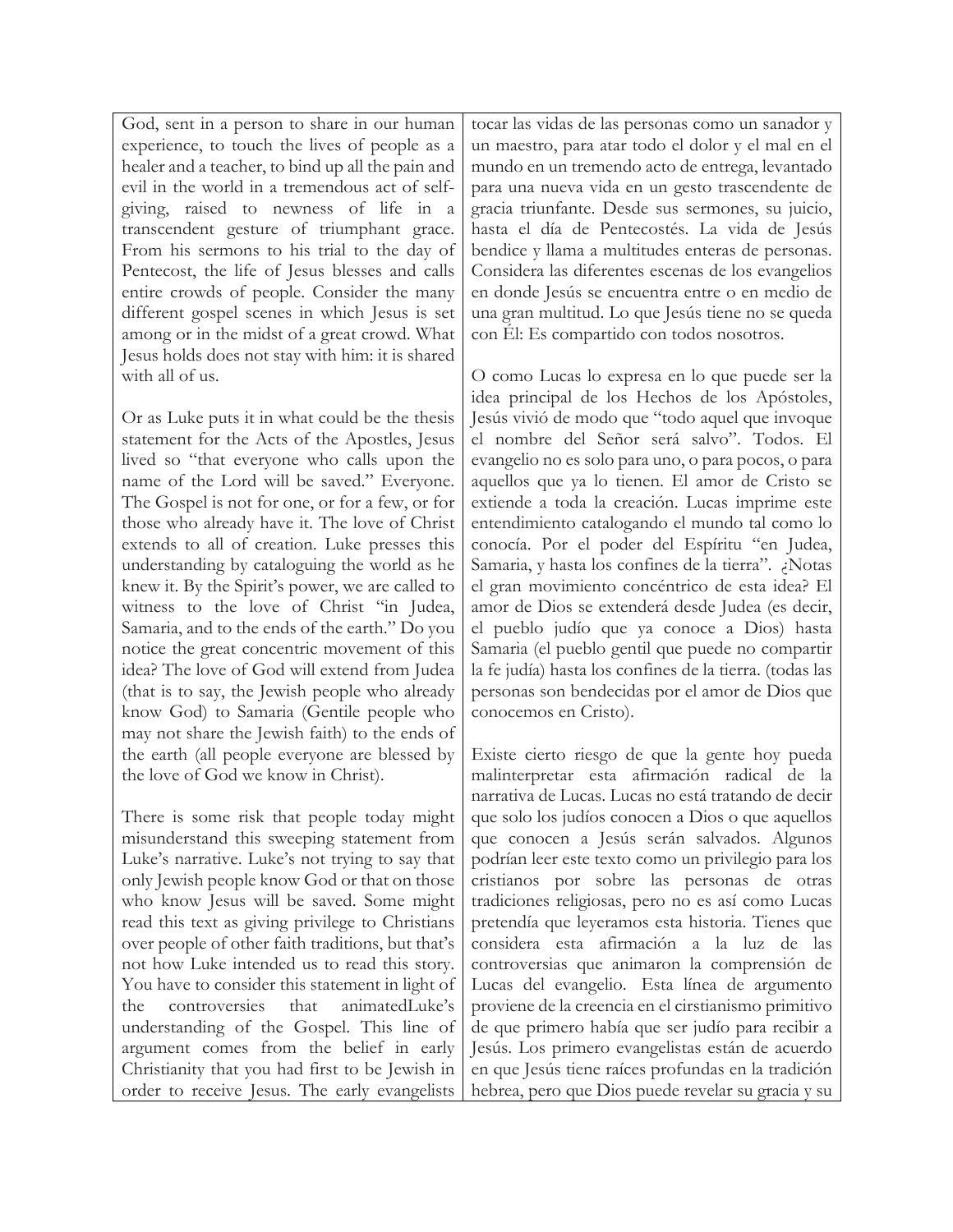agree that Jesus stands with deep roots in the Hebrew tradition but that God may reveal God's graciousness and love to whomever, however God pleases. Luke is telling us about the particular character of God in Christ. This is how God loves us, Luke is saying. God loves us so as to leave nobody out. The fundamental objective of early evangelists like Luke and Paul was to dispossess anyone of a proprietary claim to the love of God. The spirit may fall on all of us, Luke insists. "Parthians, Medes, Elamites, and residents of Mesopotamia, Pontus and Asia, Phrygia and Pamphylia, Egypt and the parts of Libya belonging to Cyrene." In Luke's description of the Pentecost scene, the multitude of languages, races, and nationalities represents the lengths to which the grace of God will extend. In every theological dispute, Luke comes down on the side of greater inclusion. As Peter will say in a later speech, "I truly understand that the grace of God shows no partiality."

## III

Think about how we know God from the earliest lines of Genesis. It is God's character to create and not to destroy. It is God's character to share and not to withhold. It is God's character then to include and not to exclude. The Pentecost narrative is about the faithfulness of God to us, faithfulness that comes to us whoever we are and wherever we are. It's about the faithfulness of God to people of every identity. It's about the faithfulness of God to people in distant places, in darkened rooms and behind locked doors. This is faithfulness that burns in God's heart. It is a spiritual gift and not a human possession. We don't control who receives God's blessing anymore than we direct the wind to blow.

And of course that's what is so unholy about the racial constructs in our civic life. An officer kneeling on a man's throat extinguishes the breath that God placed in the man's chest. That man's breath came first from God, a gift

amor a quien quiera, como Dios quiera. Lucas nos está hablando acerca del carácter particular de Dios en Cristo. Así es como Dios nos ama, dice Lucas. Dios nos ama como para no dejar a nadie por fuera. El objetivo fundamental de los primeros evangelistas como, Lucas y Pablo, era despojar a cualquiera de un derecho de propiedad del amor de Dios. El Espíritu puede caer sobre todos nosotros, insiste Lucas. "Partos, medos, elamitas, y residentes de Mesopotamia, Ponto y Asia, Frigia y Panfilia, Egipto y las partes de Libia pertenecientes a Cirene". En la descripción de Lucas de la escena de Pentecostés, la multitud de idiomas, razas y nacionalidades representa la extensión a la que se extenderá la gracia de Dios. En cada disputa teológica Lucas cae del lado de una mayor inclusión. Como Pedro dirá en un discurso posterior, "en verdad comprendo que Dios no hace acepción de personas".

## III

Piensa en cómo conocemos a Dios desde las primeras líneas del Génesis. El carácter de Dios es de crear y no de destruir. El carácter de Dios es de compartir y no de retener. El carácter de Dios es, por lo tanto, de incluír y no de excluír. La narrativa pentecostés se trata de la fidelidad de Dios hacia nosotros; la fidelidad que nos llega a quienes seamos y dondequiera que estemos. Se trata de la fidelidad de Dios hacia todas las personas de todas las identidades. Se trata de la fidelidad de Dios hacia las personas en lugares distantes, en habitaciones oscuras y detrás de puertas cerradas. Esta es la fidelidad que arde en el corazón de Dios. Es un don espiritual y no una posesión humana. No controlamos quién recibe la bendición de Dios más de lo que ordenamos que sople el viento.

Y, por supuesto, eso es lo que es tan impío sobre las construcciones racionales en nuestra vida cívica. Un oficial arrodillado sobre la garganta de un hombre extingue el aliento que Dios colocó en el pecho del hombre. El aliento de ese hombre vino primero de Dios, un regalo como el Espíritu Santo que cae sobre esas personas de todos los colores e idiomas en el Pentecostés. "El viento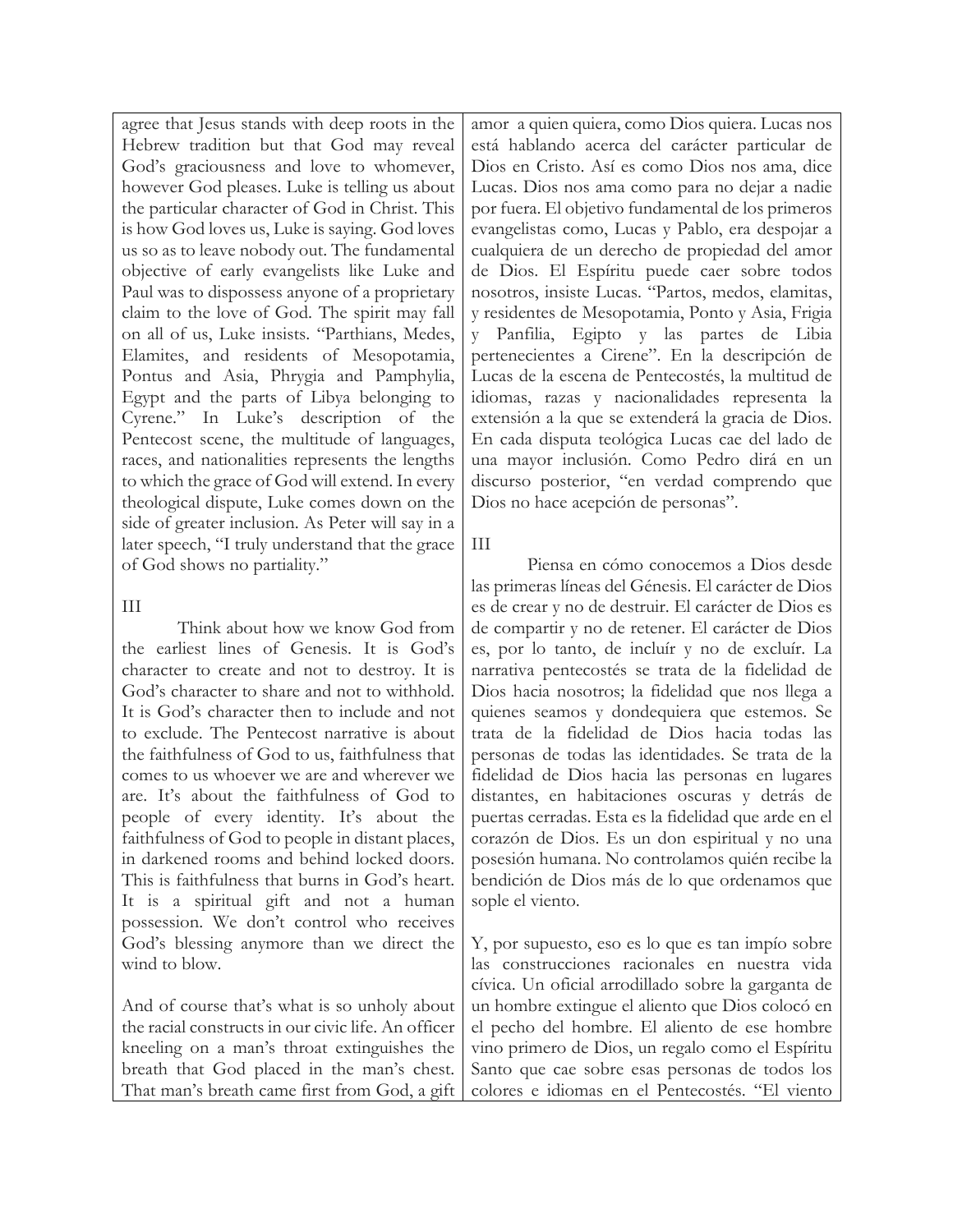| like the Holy Spirit falling on those people of                                                                                                                                                                                               | sopla donde quiere" dijo Jesús a Nicodemo.                                                                                                                                     |
|-----------------------------------------------------------------------------------------------------------------------------------------------------------------------------------------------------------------------------------------------|--------------------------------------------------------------------------------------------------------------------------------------------------------------------------------|
| every color and language at the Pentecost.                                                                                                                                                                                                    | Podemos llamar maligno a cualquier cosa que a                                                                                                                                  |
| "The wind blows where it chooses," Jesus said                                                                                                                                                                                                 | propósito tome lo que proviene de Dios. La                                                                                                                                     |
| to Nicodemus. We can call evil anything that                                                                                                                                                                                                  | indignación por la violencia racial que hemos visto                                                                                                                            |
| purposefully takes what comes from God.                                                                                                                                                                                                       | en las dos últimas semana se basa en nuestro                                                                                                                                   |
| Outrage over racial violence that we have seen                                                                                                                                                                                                | reconocimiento de que no es solo un hombre                                                                                                                                     |
| in the past week or two is rooted in our                                                                                                                                                                                                      | quitándole el aliento a otro sino muchos a quienes                                                                                                                             |
| recognition that it's not just one man taking                                                                                                                                                                                                 | el aliento de Dios se les ha sido quitado, ya sea por                                                                                                                          |
| the breath of another but many who have the                                                                                                                                                                                                   | la fuerza violenta o por miedo. Las personas de                                                                                                                                |
| breath of God knocked out of them if not by                                                                                                                                                                                                   | color no necesitan mucha imaginación para verse                                                                                                                                |
| sheer violent force then by fear. People of                                                                                                                                                                                                   | debajo de las rodillas de ese oficial, ya que su                                                                                                                               |
| color need no big imagination to see                                                                                                                                                                                                          | uniforme representa las estructuras de poder y                                                                                                                                 |
| themselves under that officer's knee, for his<br>uniform represents the structures of power<br>and privilege in our country. So that horrific<br>image visits everyone who lives on the margins<br>of our common life with fear that can take | privilegio en nuestro país. De modo que esa<br>imagen horrible visita a todos los que viven al<br>margen de nuestra vida común con un miedo que<br>te puede dejar sin aliento. |
| your breath away.                                                                                                                                                                                                                             | Cuando Jesús encuentra a sus discípulos detrás de                                                                                                                              |
| When Jesus finds the disciples behind that                                                                                                                                                                                                    | esa puerta cerrada, dice Juan, en sus metáforas                                                                                                                                |
| locked door, John says in his characteristically                                                                                                                                                                                              | característicamente místicas, Jesús "sopló sobre                                                                                                                               |
| mystical imagery, Jesus "breathed on them"                                                                                                                                                                                                    | ellos" diciendo "Reciban el Espíritu Santo". En                                                                                                                                |
| saying "Receive the Holy Spirit." In that stale                                                                                                                                                                                               | esa habitación oscura y rancia, Jesús les devuelve                                                                                                                             |
| dim room, Jesus gives them back the breath                                                                                                                                                                                                    | el aliento que los pecados del mundo habían                                                                                                                                    |
| that the sins of the world had taken away.                                                                                                                                                                                                    | quitado.                                                                                                                                                                       |
| As we remember the gift of the Holy Spirit on                                                                                                                                                                                                 | Al recordar el don del Espíritu Santo en el día de                                                                                                                             |
| this Day of Pentecost, we recall what is true                                                                                                                                                                                                 | Pentecostés, recordamos lo que es verdad acerca                                                                                                                                |
| about the spirit.                                                                                                                                                                                                                             | del Espíritu.                                                                                                                                                                  |
| God gives to us the breath of life, and the gifts                                                                                                                                                                                             | Dios nos da el aliento de vida, y los dones de Dios                                                                                                                            |
| of God are not our possessions.                                                                                                                                                                                                               | son nuestras posesiones.                                                                                                                                                       |
| The gifts of God are for everyone, for God                                                                                                                                                                                                    | Los dones de Dios son para todos, porque Dios                                                                                                                                  |
| loves us without partiality.                                                                                                                                                                                                                  | nos ama a todos por igual.                                                                                                                                                     |
| God is faithful to us and is coming to us                                                                                                                                                                                                     | Dios es fiel con nosotros y viene a nosotros donde                                                                                                                             |
| wherever and whoever we are.                                                                                                                                                                                                                  | sea y quienquiera que seamos.                                                                                                                                                  |
| The Christ who died is the same Christ who                                                                                                                                                                                                    | El Cristo que murió es el mismo Cristo que vive.                                                                                                                               |
| lives. Our sins will be judged by his love, and                                                                                                                                                                                               | Nuestros pecados serán juzgados por su amor, y                                                                                                                                 |
| our souls restored by his grace.                                                                                                                                                                                                              | nuestras almas restauradas por su gracia.                                                                                                                                      |
| As the spirit has fallen on each of us, we are all                                                                                                                                                                                            | A medida que el Espíritu cae sobre nosotros,                                                                                                                                   |
| called to share God's love, to extend God's                                                                                                                                                                                                   | somos llamados a compartir el amor de Dios, a                                                                                                                                  |
| mercy, to bring peace to every heart that lives                                                                                                                                                                                               | extender la misericordia de Dios, y a llevar la paz a                                                                                                                          |
| in fear.                                                                                                                                                                                                                                      | cada corazón que vive con miedo.                                                                                                                                               |